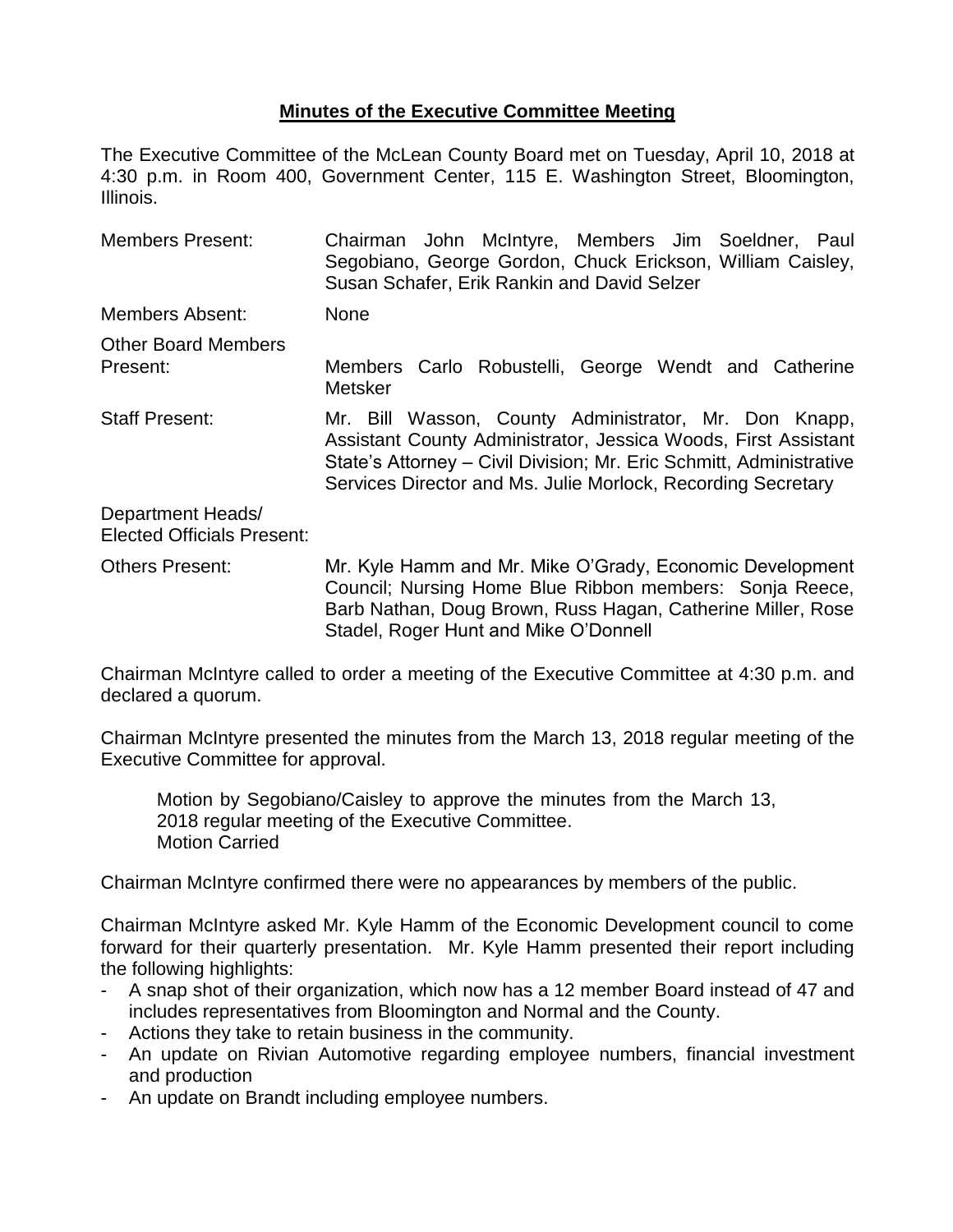Executive Committee Minutes April 10, 2018 Page **2** of **12**

- Management of the Enterprise zone, which has had 15 projects since establishment of new zone and about \$121 million in total projects.
- A summary of the SBDC partnership and went over the client numbers including 112 clients in 2017 and already 70 in 2018 and the services they offer.
- An overview of the current projects the EDC is working on.
- The EDC representing McLean County at the Foreign Direct Investment Conference in DC where over 4,000 businesses attend from around the world who are looking to move their businesses to the United States.
- EDC is starting negotiating process with group out of Peoria to bring an Angle investment opportunity here.
- Working with ISU and Illinois Wesleyan about the establishment of a community incubator.
- Working to put McLean County on the map for people doing business in the autonomous sector now that Rivian is working in the autonomous technologies, He stated they would be working with McLean, Bloomington and Normal to possibly pass ordinances that would encourage people to set up autonomous businesses or to do testing in our community.
- Incentives and how we will be involved with those going forward.
- The year in review booklet, that has a snap shot of things from year before and went over some of those events.
- StEM activity summary and transferring it to the Chamber of Commerce.
- One voice trip.
- Regional Economic Development activity where they have been meeting with Peoria, Decatur and Champaign to discuss creating a Central Illinois Economic Development activity, and work on how we can market central Illinois.

Chairman McIntyre thanked him and asked if there were any questions. Mr. Segobiano indicated he is concerned about retention of business and utilizing vacant buildings. Mr. Hamm indicated they often show downtown buildings. He indicated they are working with developers on those buildings and provided some examples.

Mr. Soeldner asked about opportunity zones. Mr. Hamm said there was not a mass communication or coordination by the State so when they found out; they only had about two weeks to complete the application. He explained how the process works and stated that the program is to encourage long term growth in distressed areas by allowing investors that have unrealized capital gains to reinvest in particular economically distressed zones to avoid a tax penalty. He said McLean County has 15 eligible tracts and expects that two or three of those will become qualified. Mr. Soeldner asked if these might be eligible for funding if there is a capital program in the future. Mr. Hamm stated they would.

Mr. Rankin asked about One Voice program and its viability going forward as far as value added for the community or whether it would be more cost effect to meet with our local officials here. Mr. Hamm said we are one of the few communities in Illinois that come as one voice and they have told us they appreciate that. He said the EDC continues to see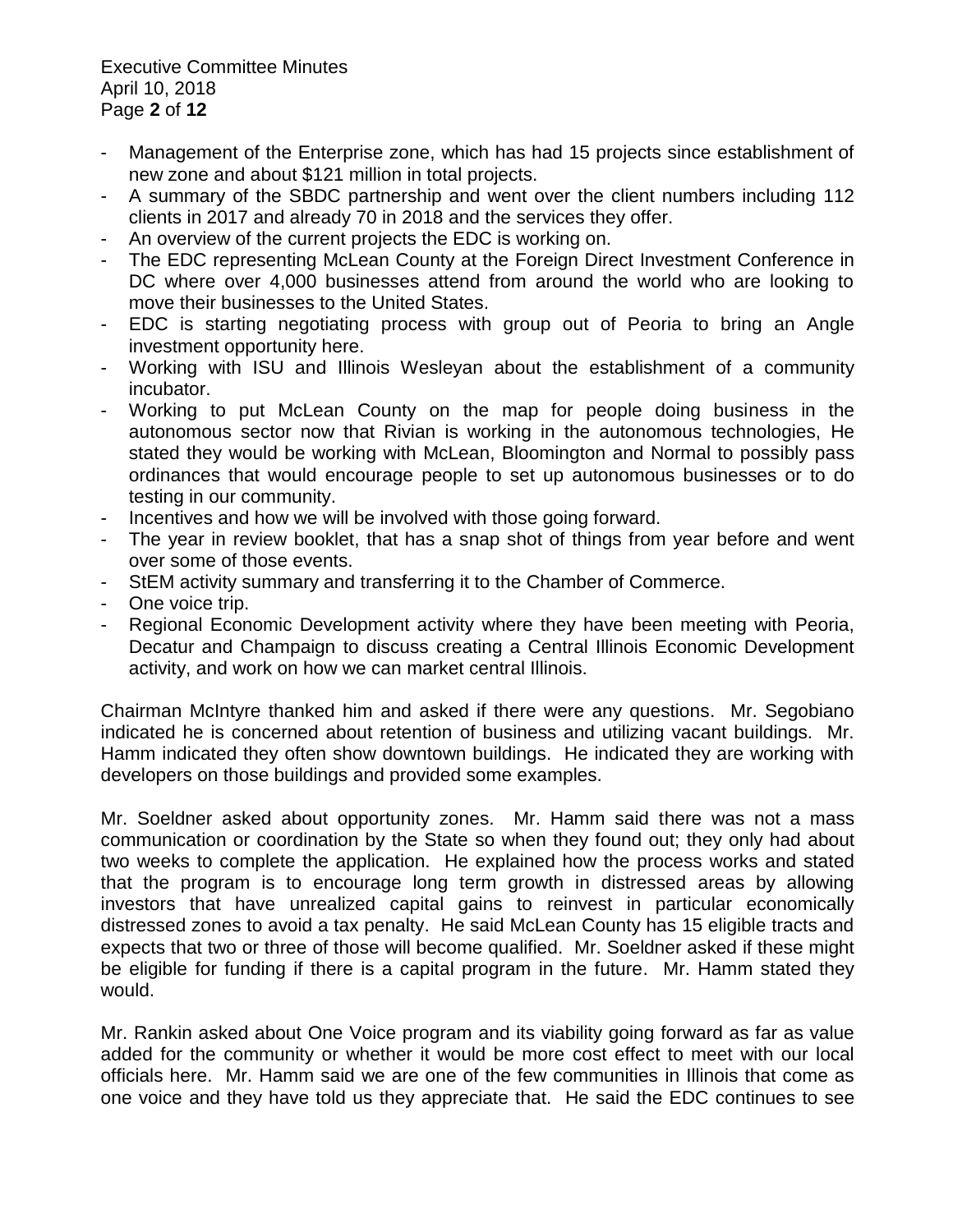Executive Committee Minutes April 10, 2018 Page **3** of **12**

value because we deliver our projects are in person, get information from them and we are able to network.

Mr. Erickson said they did not have to provide an answer today but asked what incentives have we put in place and what we think we can offer in the future. He then stated that in the BN advantage program there is a project listed to try to reduce regulations and asked where they are with that plan. Mr. Hamm stated that in the BN Advantage plan there are hundreds of recommendations to advance ourselves and that one is on the radar but not something they have taken on at this point. He stated that Mr. Erickson had offered to chair a group to take that would take that on and asked if he would still consider that. Mr. Erickson said that he would. Mr. Erickson said he thought it is important and work should be done to reduce regulations. He said he had suggested to others that we should put together a commission so we can reduce regulations to make it more business friendly and had not heard anyone say that it was a bad idea, so he would ask that we do that.

Mr. Caisley commented he was not sure that they came back with anything specific from the One Voice trip to DC but felt they had some productive discussions with our congressmen. Mr. Caisley asked for Mr. Knapp's opinion on the trip. Mr. Knapp stated that we could meet with local officials, but felt meetings with administrative staff was beneficial because we fill out applications for federal funding and hearing directly from them as to what is more or less important helps us with our applications. Mr. Gordon agreed with Mr. Caisley and Mr. Knapp about that it is beneficial to meet with administrators who are responsible for responding to specific applications. Mr. McIntyre said that most have attended one voice and besides showing commitment of the full community, there are opportunities to have meetings with specific missions with specific administration based on needs we have in the community.

Ms. Schafer stated that community branding it is not just Bloomington/Normal but McLean County and would like to see them work that in. Mr. Hamm indicated they have worked on that and have started to work that in over the last few months. Mr. Segobiano agreed with Ms. Schafer and stated that we collect taxes to fund programs and would like to see our name there. Mr. Rankin said that in Mr. Hamm's defense, McLean County does appear on almost all the pages and when we go to BN by the numbers, they talk about McLean County.

Mr. McIntyre said he appreciated Mr. Hamm and the Economic Development Council for the work they have done and the industries they have brought to the Community. Mr. Selzer stated this is the last meeting Mr. Hamm would be attending and wanted to thank him for all that he has done for the Community.

Mr. McIntyre asked if the Committee objected to moving first item under the Executive Committee to just before the report of the Administrator the end of the meeting. Hearing no objection, he moved on to the next item.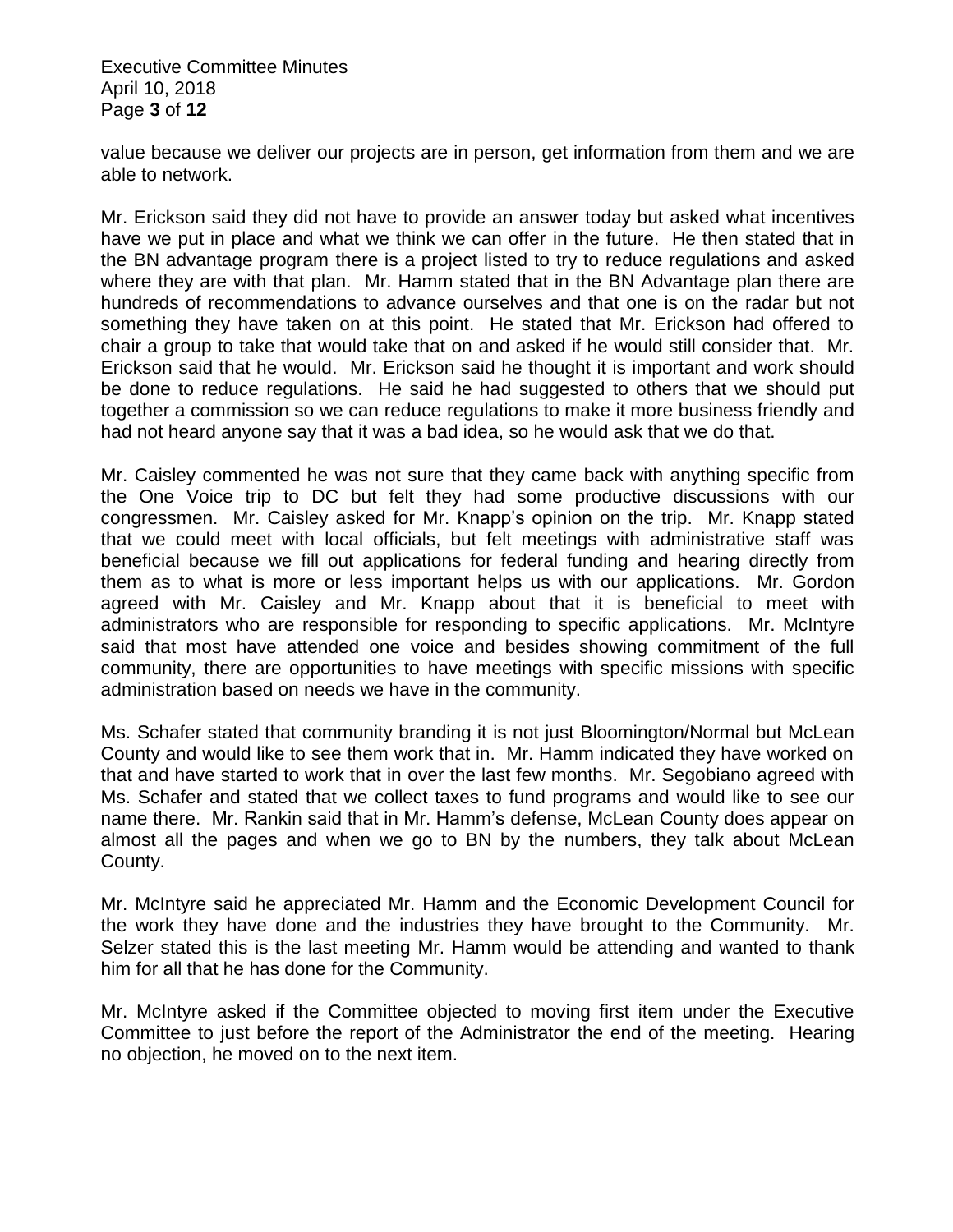Executive Committee Minutes April 10, 2018 Page **4** of **12**

Chairman McIntyre presented for action a request to approve the Reappointments. Mr. Erickson recused himself from the Downs Fire Protection District Reappointment for Mr. Mark Casada.

Motion by Segobiano/Selzer Reappointments as presented. Motion Carried.

Mr. Chuck Erickson, Chairman of the Land Use and Development Committee indicated they had no items for the Committee today. Chairman McIntyre asked the Committee if they had any questions for Mr. Erickson; hearing none, he thanked Mr. Erickson.

Mr. William Caisley, Chairman of the Transportation Committee indicated they had no items for the Committee today but would have items for the Board next week. Chairman McIntyre asked the Committee if they had any question for Mr. Caisley; hearing none, he thanked Mr. Caisley.

Mr. Paul Segobiano, Chairman of the Property Committee indicated they had no items for the Committee today nor would they have any for the Board next week. Chairman McIntyre Chairman McIntyre asked if there were any questions for Mr. Segobiano and the Property Committee; hearing none, he thanked Mr. Segobiano.

Mr. George Gordon, Chairman of the Justice Committee presented for action a request to approve an Emergency Appropriation Ordinance Amending the McLean County Fiscal Year 2018 Combined Annual Appropriation and Budget Ordinance General Fund 0001, Sheriff 0029, EMA Operations 0052 – Illinois Emergency Management Agency Nuclear Safety Grant program.

Motion by Gordon/Schafer to recommend approval of an Emergency Appropriation Ordinance Amending the McLean County Fiscal Year 2018 Combined Annual Appropriation and Budget Ordinance General Fund 0001, Sheriff 0029, EMA Operations 0052 – Illinois Emergency Management Agency Nuclear Safety Grant program. Motion Carried.

Mr. Gordon presented for action a request to approve an Emergency Appropriation Ordinance Amending the McLean County Fiscal Year 2018 Combined Annual Appropriation and Budget Ordinance General Fund 0001, Sheriff 0029, EMA Operations 0052 – Enbridge Inc. grant for pipeline safety training.

Motion by Gordon/Rankin to recommend approval of an Emergency Appropriation Ordinance Amending the McLean County Fiscal Year 2018 Combined Annual Appropriation and Budget Ordinance General Fund 0001, Sheriff 0029, EMA Operations 0052 – Enbridge Inc. grant for pipeline safety training. Motion carried.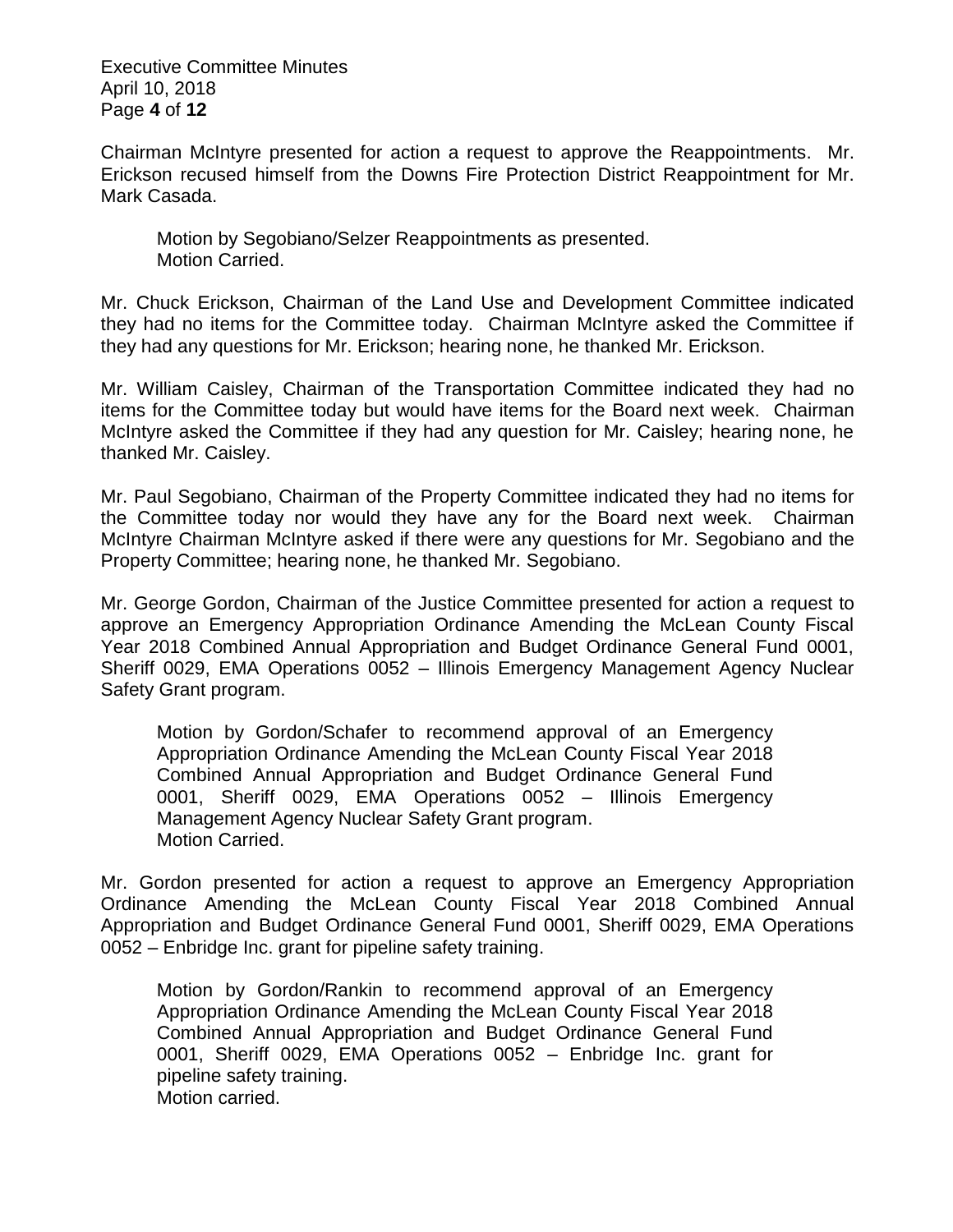Executive Committee Minutes April 10, 2018 Page **5** of **12**

Mr. Gordon presented for action a request to approve an Emergency Appropriation Ordinance Amending the McLean County Fiscal Year 2018 Combined Annual Appropriation and Budget Ordinance General Fund 0001, Children's Advocacy Center 0062 (VOCA)

Motion by Gordon/Segobiano to recommend approval of an Emergency Appropriation Ordinance Amending the McLean County Fiscal Year 2018 Combined Annual Appropriation and Budget Ordinance General Fund 0001, Children's Advocacy Center 0062 (VOCA). Motion Carried.

Mr. Gordon indicated the Justice Committee had nothing further for the Committee. Chairman McIntyre asked if there were any questions for the Justice Committee; hearing none, he thanked Mr. Gordon.

Mr. Dave Selzer, Chairman of the Finance Committee presented for action a request to approve an Emergency Appropriation Ordinance Amending the McLean County Fiscal Year 2018 Combined Annual Appropriation and Budget Ordinance General Fund 0001, Animal Control Department 0032 – vaccinations, microchipping, registrations.

Motion by Selzer/Segobiano to recommend approval of an Emergency Appropriation Ordinance Amending the McLean County Fiscal Year 2018 Combined Annual Appropriation and Budget Ordinance General Fund 0001, Animal Control Department 0032 – vaccinations, microchipping, registrations. Motion Carried.

Mr. Selzer indicated they had no other items for action for the Executive Committee. Chairman McIntyre asked if the Committee had any questions for Mr. Selzer or the Finance Committee; hearing none, he thanked Mr. Selzer.

Ms. Schafer indicated they had no items for the Committee today. Chairman McIntyre asked if there were any questions for Chairman Schafer or the Health Committee; hearing none, he thanked Ms. Schafer.

Mr. McIntyre invited the Blue Ribbon Panel to the table and thanked them for their time. He also thanked the other members of the Board for attending. Mr. McIntyre introduced the members and then turned the presentation over to Ms. Barb Nathan. Ms. Nathan thanked them for putting the group together and thanked Administrative and Nursing Home staff for their assistance with this project. She summarized the work they did and information they considered for their report including current national and local trends, assessments of the facility and financials. She said they asked staff to put together proformas that look at incremental increases by 10 patients. She stated that if you can increase by 10 patients, you will reduce loss by 40% and then could move on to a breakeven status. She noted it would depend on the type of patients that are increased because Medicare patients allow the Nursing Home to be reimbursed at a higher rate than Medicaid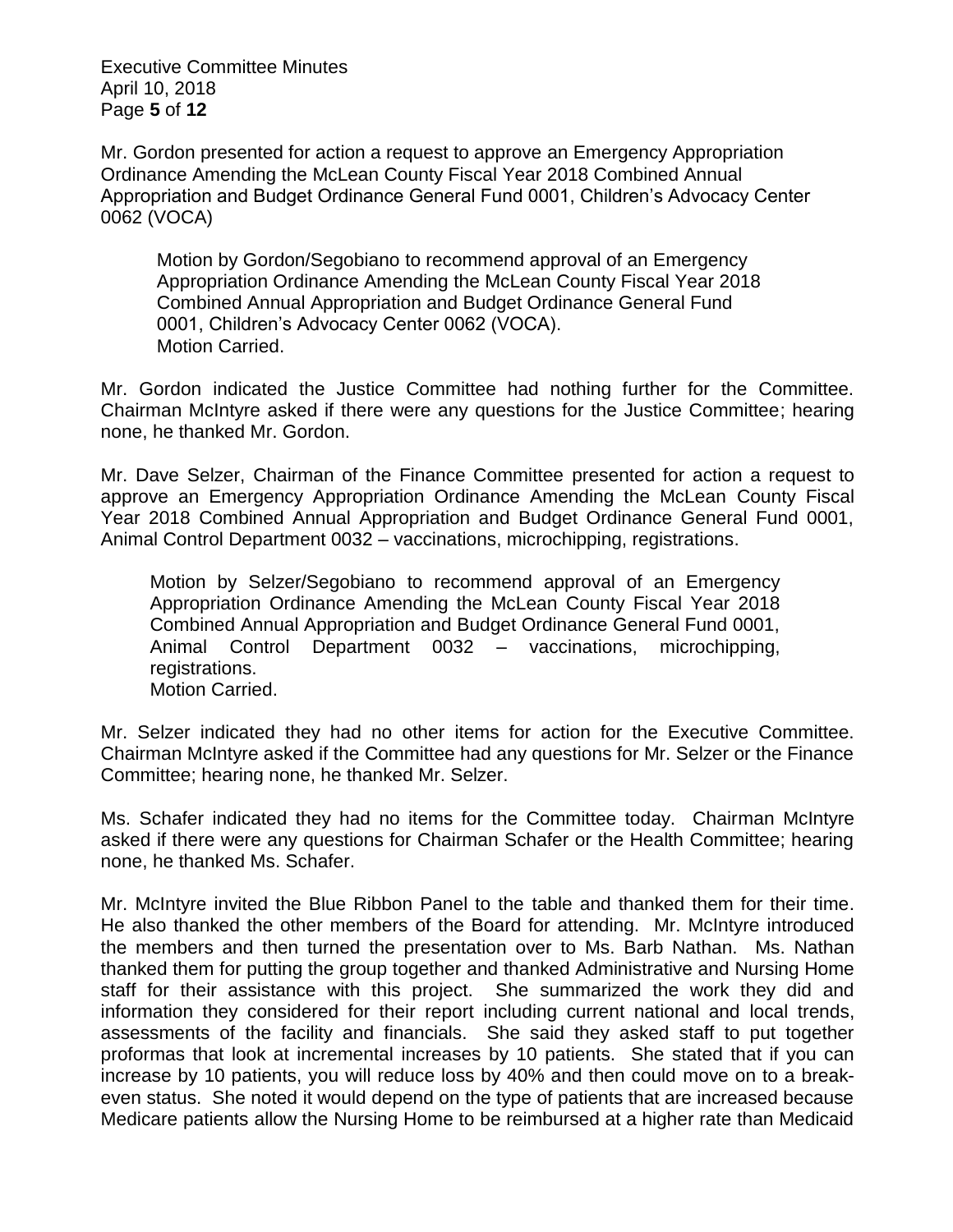Executive Committee Minutes April 10, 2018 Page **6** of **12**

patients. She said they also looked at expenses and where they see opportunities for reduction. Ms. Nathan said that the panel also considered the challenges facing the Nursing Home including branding issues, layout of the campus and challenges with the actual facility.

Ms. Nathan then went over the top three recommendations the first recommendation being that the Nursing Home become a participant in an Accreditable Care Organization where the hospital would not only recommend the home but would also put people in the facility for rounds which is key to getting transfers and Medicare patients. She stated this work has already started with BroMenn and OSF because of an August 1<sup>st</sup> deadline to include the McLean County Nursing Home on the list of homes in their network that can participate in the 3-day waiver program. She said that right now a patient has to have been admitted and stayed 3 midnights in the hospital to receive a larger portion of their Medicare benefits. She said that CMS is working with the ACO's to find ways to improve care and reduce costs which includes the 3-day waiver program. She explained the waiver program to the Committee. She stated that they also recommend a full time liaison with the hospitals who can market the Nursing Home.

Ms. Nathan went on to discuss some of the capital expenditure recommendations including changing the front entrance of the facility and updating the nurses stations as those two things would help with first impressions. She said the physical aspects of the facility is not everything because the care is very important and McLean County Nursing Home is back to status of excelling as they have worked on quality measures, staffing and survey results to earn a 4 star rating. She stated that if you work on some of the cosmetics, become a member of an ACO, build relationships with hospitals, put in care standards that are required by the ACOs you should see an increase in residents almost immediately. She also discussed the benefits to adding a couple more private rooms, which would only require taking beds out of the rooms. Mr. Selzer asked about current bed numbers and how that would affect those numbers. Ms. Nathan indicated the home is currently a 150 bed facility and that would reduce it to 148 beds. She stated that a next step would be an analysis to change out another 6 rooms to private rooms because Medicare/rehabilitation patients want private rooms. She also recommended they consider a wing for rehabilitation with a separate entrance. Ms. Nathan stated that increasing the number of Medicare stays would attract a better rehab contract that would benefit the nursing home because right now we are paying a lot for rehab services, as there are not that many Medicare stays.

Ms. Nathan discussed the challenge in staffing and reminded them that other homes see this too because to meet minimum staffing requirements they use agency staffing. Ms. Nathan stated the panel did not feel Agency staffing would be completely eliminated, but Agency staff could be reduced to be utilized for one shift at a time. She encouraged them to have an assessment of salaries done because benefits are good but that is not the first thing considered by many. Ms. Nathan stated there is a 30% premium when you use agency person, which is on top of salary and benefits so reducing agency staff will reduce expenses quickly. Ms. Nathan stated the Nursing Home has been a clinical sight for areas from dietetics to social work to nursing and if you provide good experience then they will want to work there and help reduce agency staffing.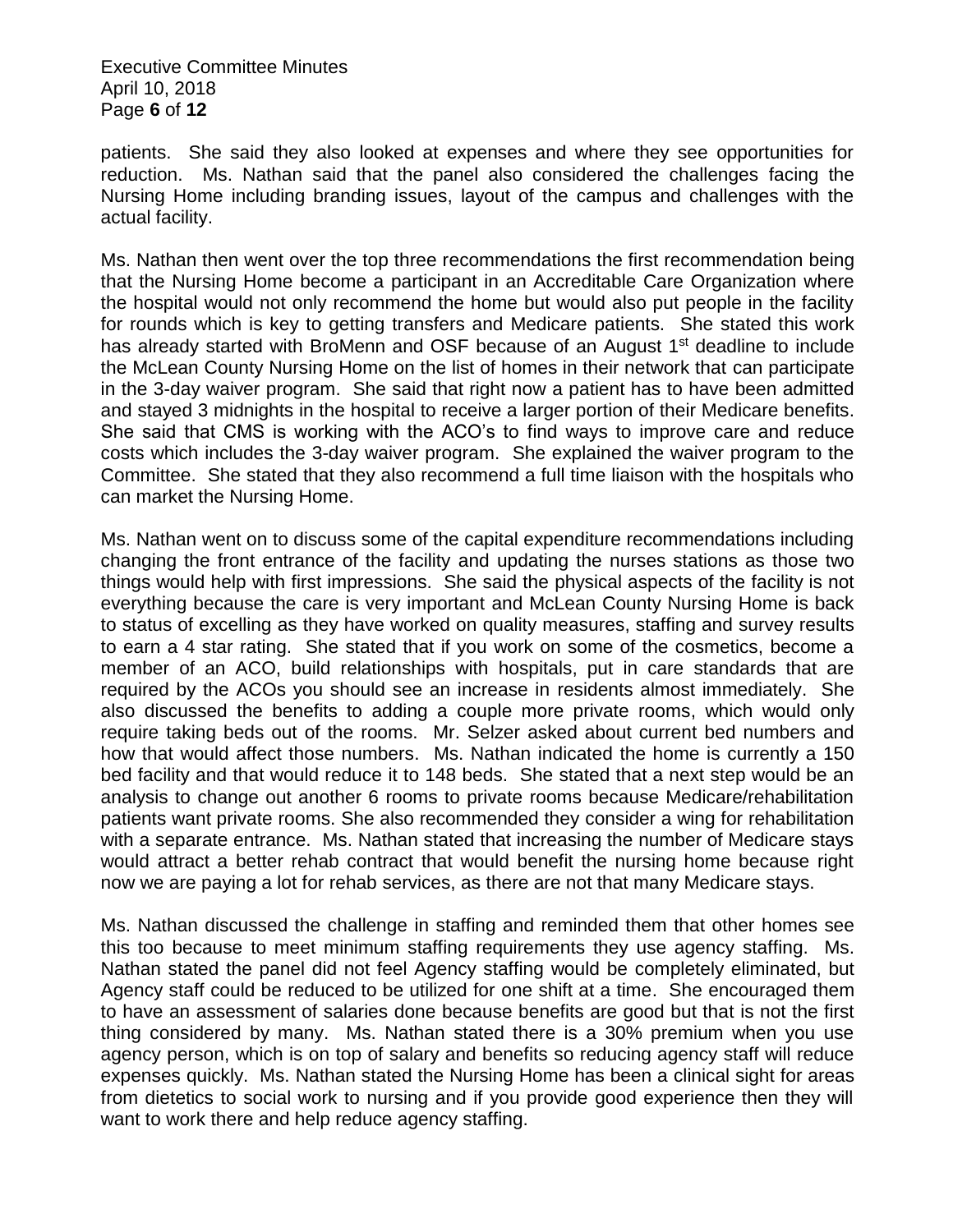Executive Committee Minutes April 10, 2018 Page **7** of **12**

Ms. Nathan stated that Ms. Wegner and her staff have started to working on a policy for Medicaid pending. She said that as soon as a resident comes to the Nursing Home, the staff could help them prepare for the next stage so that applications and other work can be taken care of in advance. She said it becomes difficult when you admit someone from outside with a Medicare pending or someone dies while they are in the Medicaid pending period because not every family is helpful closing those matters after their family members has passed. She said that it would also be a benefit to have someone in the hospitals talking with the social workers so that process can be started as early as possible which will reduce write offs in the future.

Ms. Nathan stated they need to identify a 1 to 5 year capital plan as well as a short term and long term marketing plan, which would include networking and looking at a new brand. She stated that maybe changing the name back to the original name of Maple Grove would be an honor to the past but also get people past the initial reaction to a County home. She stated this could be looked at when update signage on the campus. Ms. Nathan stated changing market needs to be considered and keeping up with those changes. She said they recommend forming an advisory committee as well as family and employee advisory committees. Ms. Nathan stated that the panel feels strongly that the McLean County Nursing Home can continue to fill its mission, meet needs of the Community and financially break even if not become slightly profitable. Mr. McIntyre thanked Ms. Nathan. He then thanked Ms. Wegner and stated they appreciated all of her assistance.

Ms. Schafer thanked the panel and stated that after the presentation at the Health Committee, she spoke with Health Committee members to get feedback and the consensus was to move forward with the recommendations. She said she also contacted the Chairs of the Finance and Property committees to discuss recommendations that might come to their committees. Ms. Schafer stated she also met with Ms. Wegner to talk about the report and get her feedback and thanked her for her time and help with the panel.

Mr. Gordon stated that he wanted to confirm that shifting from Agency staffing because of the premium paid for agency staffing would help make a dent in expenses. Ms. Nathan said that is why it was one of the panel's top recommendations. Mr. McIntyre asked her to clarify contract services. Ms. Nathan stated that agency staffing is clinical staff that is provided on an hourly basis. She said that contracts that are yearly would be for things such as therapy services.

Mr. Erickson said that he asked what the resolution entailed and what would happen afterward. Mr. McIntyre stated that the Resolution is a recommendation to follow the panel's report, but would still require Committee actions. Mr. Knapp stated that staff was directed to draft a resolution that would move the plan forward, but it does not call for specific action because some things cannot be done without Committee action. He provided example that a salary survey does not require Committee action but changing signage at the Nursing home would require action from the Property Committee. Mr. McIntyre stated some things need to be done sooner rather than later because of outside entities' deadlines. Mr. Erickson said he is still studying the recommendations and said he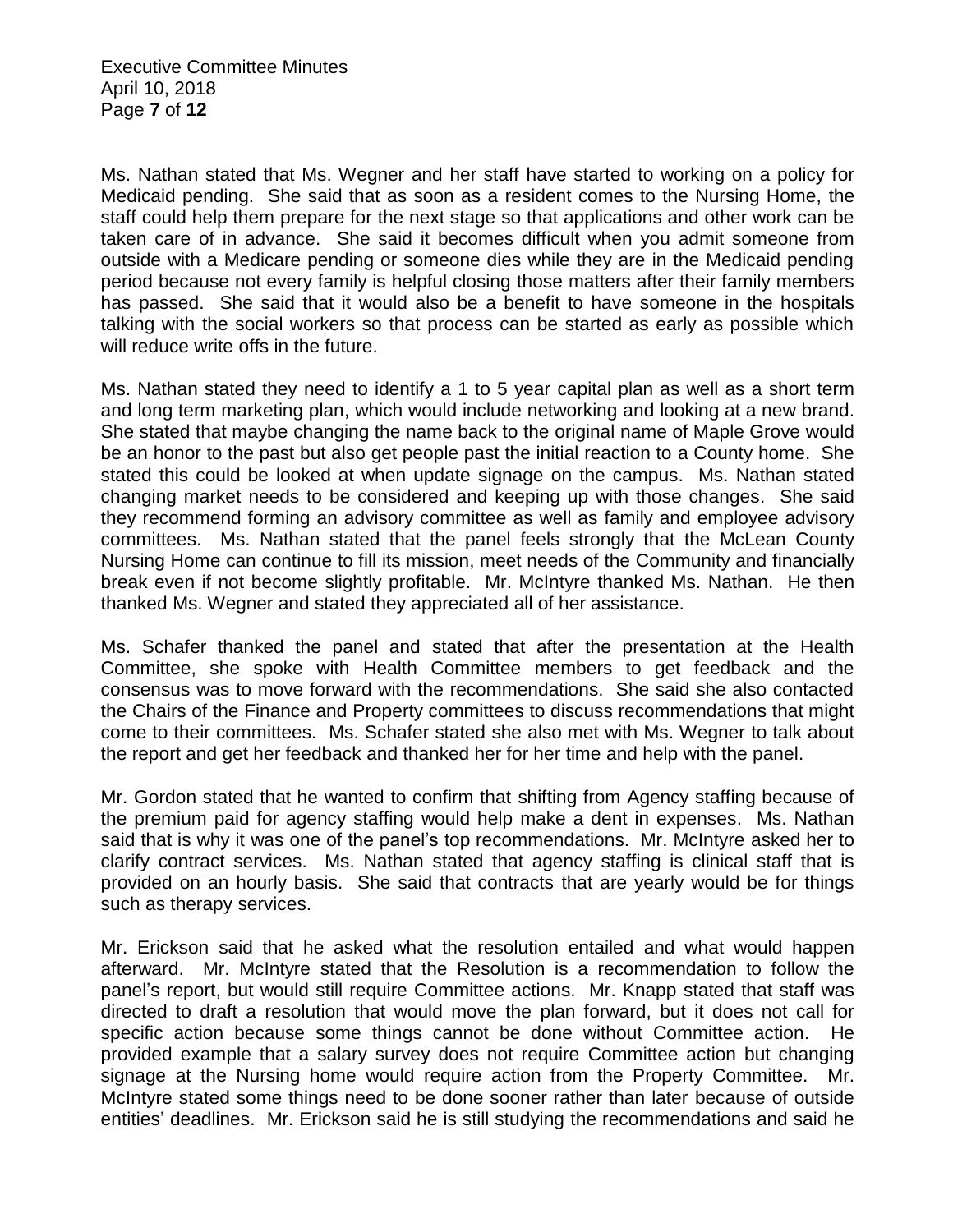Executive Committee Minutes April 10, 2018 Page **8** of **12**

liked some of the things in the report but was not sure of other things in the report. He asked if we are committing to anything financially today. Mr. McIntyre indicated there was \$50,000 budgeted this year that could be used, but anything beyond that would have to go to Committee. He stated that other capital items might have to be built into future budgets cycles. Mr. Wasson stated that \$50,000 budgeted and approved for capital improvements, but there are thresholds in policy where minor repairs can be done under Health Committee but other renovations would need to go to Property Committee. Mr. Erickson asked them to confirm more money is not committed until it goes to Committees. Mr. Wasson confirmed that was the case.

Mr. Segobiano thanked the Chairman for putting the group together and thanked the panel for their work. He also thanked Ms. Wegner for the hard work she and her staff had done to get to a 4 star rating. Mr. Segobiano said that at least three committees would be involved and wanted to make sure members review the recommendations. He said he had family members at the McLean County Nursing Home and received excellent care. He said he applauds the nursing home and treatment provided there, but stated he wanted to keep in mind we are looking at extending funds for these capital improvements and last year we did not give pay raises to our employees and asked several employees to take early retirement. He said he would have to take all of that into consideration when acting on future recommendations. Mr. Selzer stated he fully supports the recommendations but asked for clarification as to where they would bring requests. Mr. McIntyre stated they would bring recommendation directly to the Committee it would fall under. Mr. Selzer thanked Members Wollrab and Schafer for coming to the Finance Committee meeting.

Mr. Soeldner asked how the County compares to others on private pay rates. Ms. Nathan went over our rates that were adjusted last year as well as rates of other nursing homes and indicated that current rates would be in about the  $60<sup>th</sup>$  percentile. Mr. Brown reminded them that you are going to get fixed reimbursements. Mr. Soeldner asked if they have a way to increase accounts receivable. Mr. Hagan stated that what McLean County is experiencing is being experienced throughout the healthcare system, but the key is to have a plan and staff dedicated. Ms. Nathan stated that you can also work to diversity your Medicaid contractor contracts because some pay faster than others.

Mr. McIntyre invited other members of the panel to speak. Mr. Hunt thanked them for convening the group as this group is dedicated to help with the situation. Mr. McIntyre thanked the group for their willingness to continue to support this effort. Ms. Reece said that the public looks to officials to see if they are supportive, and encouraged them to get more information as she felt this is something that should be supported. Ms. Stadel thanked them for putting group together and felt they worked well together because they looked at this as a chance to look at the current situation, put facts together and then work out how to fix it. She asked the Committee to look at this as an investment in the people of the County and the care that can be provided. Mr. McIntyre asked her to speak to the work she does outside of the panel. Ms. Stadel said she has a support group for caregivers to help connect them with resources to assist with the care they provide family members.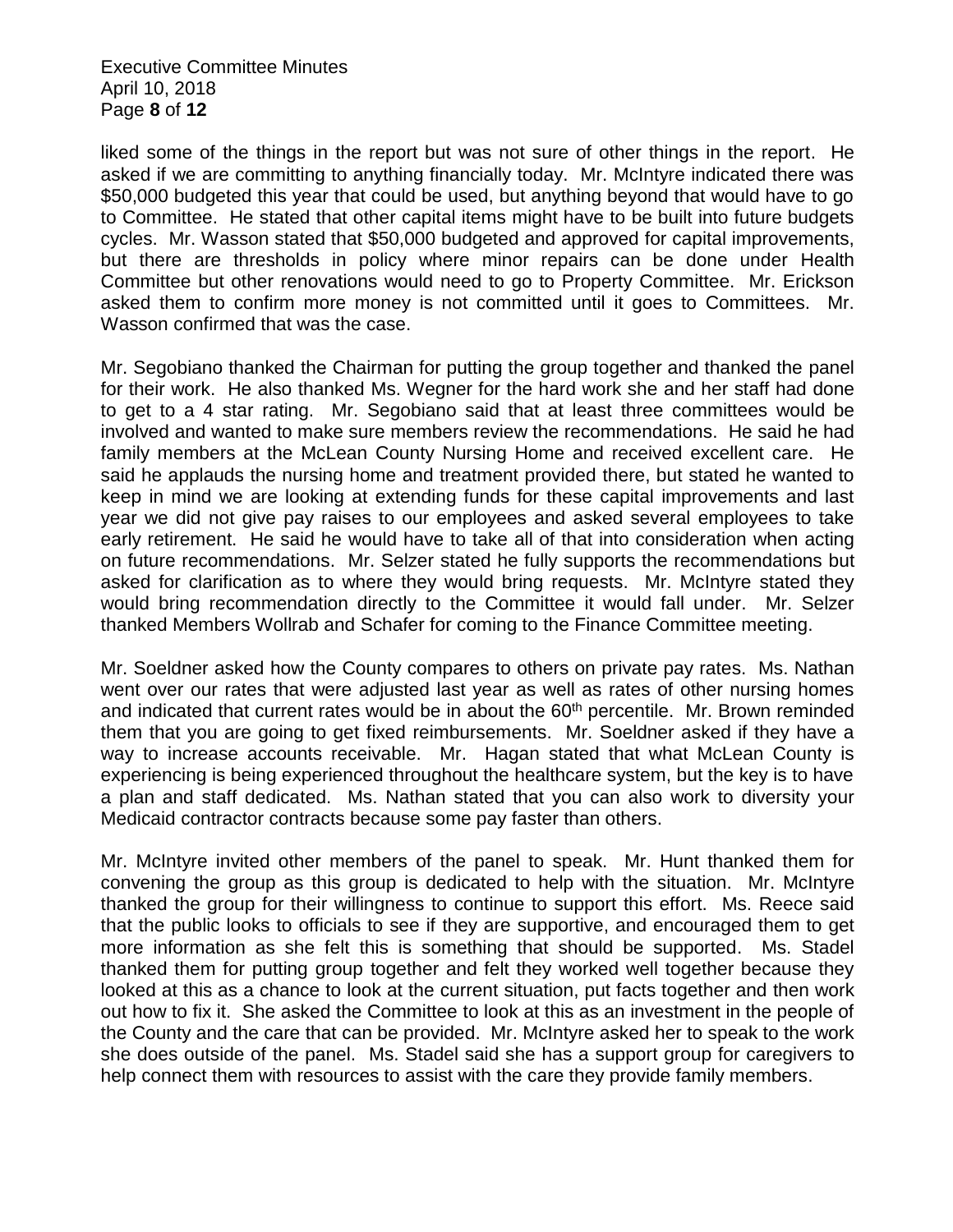Executive Committee Minutes April 10, 2018 Page **9** of **12**

Ms. Miller stated it had been a great learning experience and thanked the Committee and the Board for putting this group together. She stated we need to appreciate the changes in population and their needs and provided examples of how generations change. She stated that while you can change the building you need to make sure the atmosphere in the facility is positive. Mr. Mike O'Donnell stated you have to understand the market place and pursue opportunities that enable you to be profitable. He stated he supports the long-term mission of the McLean County Nursing Home to serve those who are in greatest need, but understands that it is important to bring principals of good business to the operation of the home to make it profitable. Mr. Brown stated that there are other things that we have not looked at that will also help grow the census and other ways to improve care to the patients that are already and then provided an example.

Mr. Rankin said Ms. Wegner had done an incredible job moving the nursing home from a 1 star to 4 star in short period of time. He echoed Mr. Segobiano when he praised the Chairman for bringing this group of people together. He said it speaks to these individuals and our community that they are willing to come together to assist us. Mr. Rankin asked why some things such as advisory committees were put in mid-term instead of short term. Ms. Nathan stated they were not saying some things were not important but they were trying to prioritize the things they felt needed to be done sooner, such as wanting the Nursing Home in an ACO more than wanting to get the Committee back together. Mr. Rankin stated he would support a name change to help with people's outlook and asked about the utility of this change. Ms. Nathan stated that changing the name is big deal so urged them to study this. She stated that Mr. Segobiano pointed to the pride in the history of the McLean County Nursing home, but if someone is new to the community the stigma with the name is what they know and not the history.

Mr. McIntyre recognized the nursing home staff that had attended and thanked them for their services. Mr. McIntyre recognized Mr. Wendt and indicated he could address the Committee. Mr. Wendt asked about the 40% reduction in cost and the figures they used. Ms. Nathan said they had 1.7 before transfer and they were reducing the loss by 40%, not expenses. Mr. Schmitt stated that if you take the average census for the last year, which shows a loss of \$900,000 in operating, then add in transfers of about \$830,000 that is where you get the number. Mr. Wendt stated that number is different than current budget. Mr. Schmitt said the budget numbers include our liabilities for pension we have to include by statute as well as write offs. He said that the proformas are an operating cost moving forward. Mr. Wendt stated he would like to see our actual costs including pension costs and FICA tax. He asked what number of residents we have to have to break even. He said he did a projection for filling the nursing home's 150 beds without increasing any employees and we profited about a million dollars, but assuming we have to add more employees that would wipe out any profit we would have. He stated he feels it is imperative we know what we are losing, where it breaks even, if it can make a profit and the mixtures of patients needed to do that. Mr. Wendt stated he did a survey of the private sector and there are 135 Medicaid beds and 168 private beds that are not being used currently.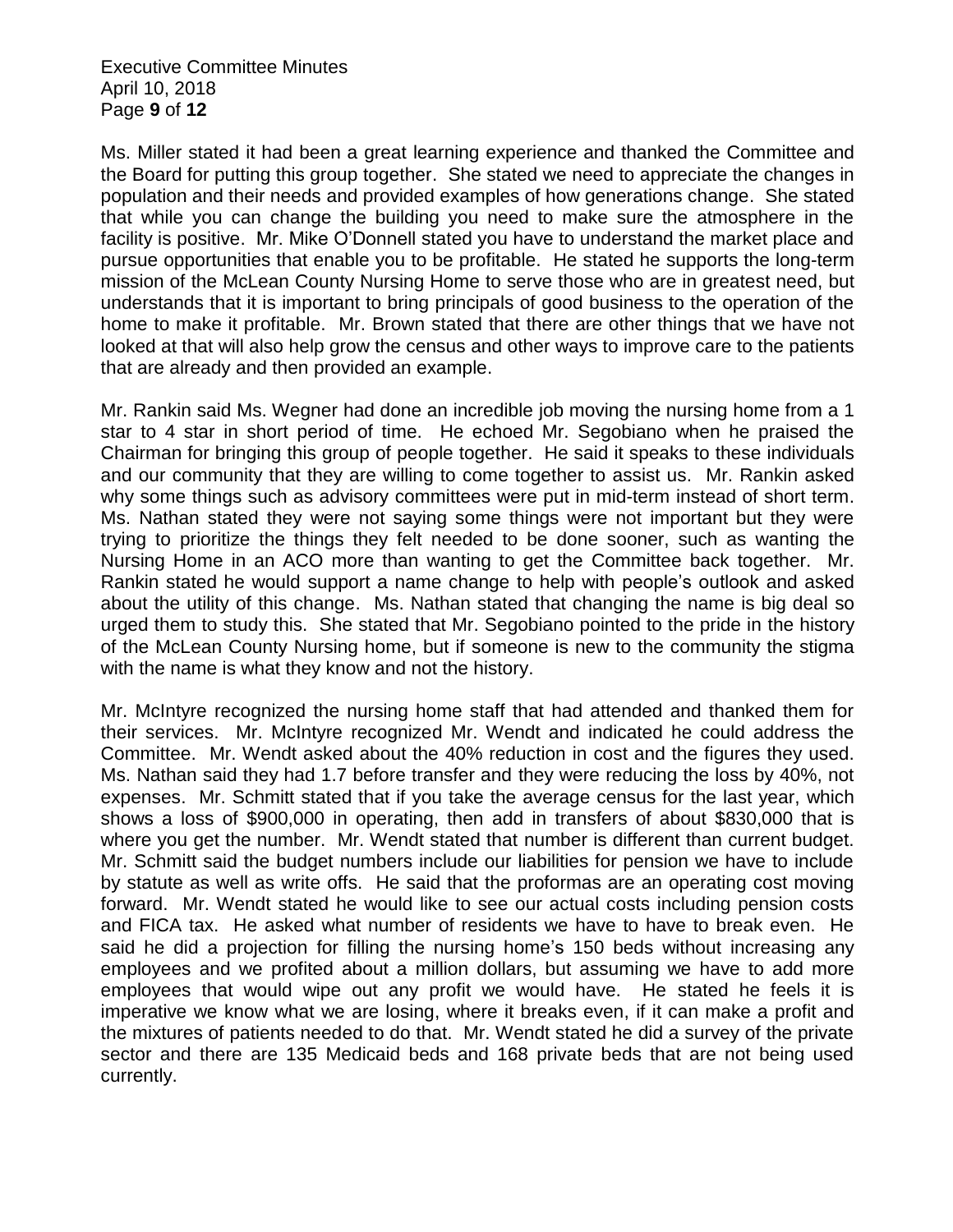Executive Committee Minutes April 10, 2018 Page **10** of **12**

Mr. Schmitt said that the proformas show that if you get to a census of about 128, which would be an addition of 30 residents, you break even. He said that it varies if you increase Medicare vs. Medicaid beds. Mr. Wendt said he did it according to our current percentages of Medicare and Medicaid. He said if we can get it to that point then it is viable, but if it is going to continue to lose money like most of the nursing homes owned by County's throughout the State, then the Nursing Home is probably not viable for the future. Ms. Nathan stated she felt he was supporting what the Blue Ribbon Panel had said, that first and foremost we have to increase the census. She stated the way to do that is through the strategies of getting into an Accountable Care Organization, becoming a partner with the hospitals and getting in the three day waiver.

Mr. Caisley agreed with Ms. Reece about recommending the nursing home and asked if we are offering the appropriate incentives to keep employees. Ms. Nathan said that young CNA's are going to move for a very small raised in pay and are not looking at the pension, so correct strategy is to attracting and then we work on retaining them. Mr. Caisley provided information from the hire report that shows 5 new hires at the nursing home. Ms. Nathan stated that unfortunately turnover in skilled care is extremely high. She said that on average, it exceeds 50% nationwide, so issue in the industry, but having 5 people on the report as new hires is good because it saved us agency staff rates. Ms. Stadel said that a study from about 3 years ago for the CNA population stated that most long-term care facilities have nearly a 100% turnover rate on an annual basis. She said that you have many people who stay a long time but you have 18 year olds who come and leave very quickly.

Mr. Segobiano thanked panel again for their efforts. Mr. Selzer stated that he would be willing to move the Resolution as presented.

Mr. McIntyre presented for action a request to approve a Resolution of the County Board of the County of Mclean Directing Staff to Implement the Recommendations of the Nursing Home Blue Ribbon Panel as presented to the Health Committee of the McLean County Board on April 2, 2018.

Motion by Selzer/Rankin to recommend Resolution of the County Board of the County of Mclean Directing Staff to Implement the Recommendations of the Nursing Home Blue Ribbon Panel as presented to the Health Committee of the McLean County Board on April 2, 2018. Motion Carried.

Chairman McIntyre presented for approval bills as forwarded by the Auditor in the amount of \$485,842.69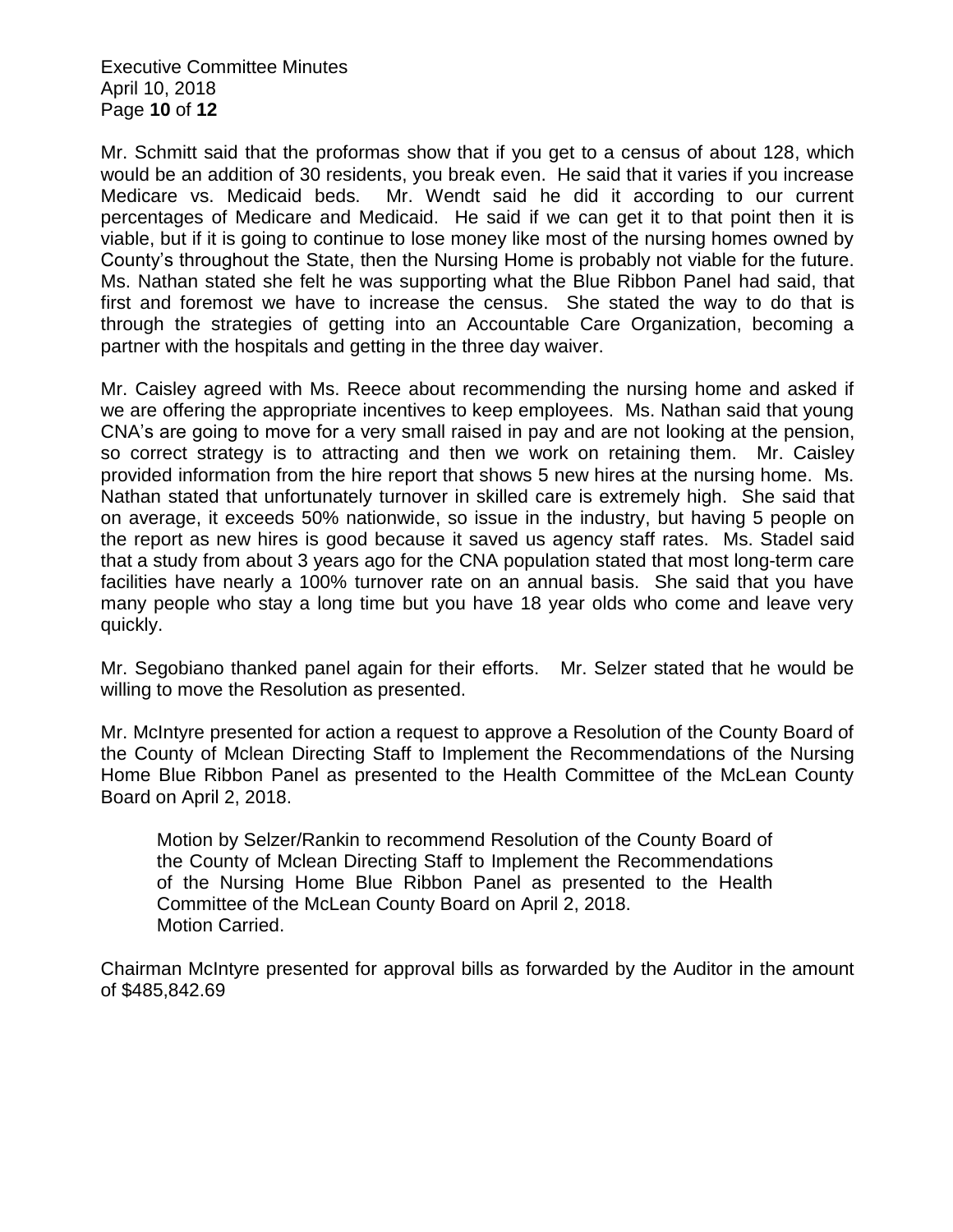Executive Committee Minutes April 10, 2018 Page **11** of **12**

## **MCLEAN COUNTY BOARD COMMITTEE REPORT**

PAGE 1 OF 7

AS OF 4/1/2018 **EXPENDITURE SUMMARY BY FUND** 

## **Executive Committee**

| <b>FUND</b> | <b>FUND TITLE</b>        |
|-------------|--------------------------|
| 0001        | GENERAL FUND             |
| 0136        | VETERANS ASSISTANCE COMM |
| 0159        | WASTE MANAGEMENT FUND    |

| <b>PENDING TOTAL</b> | <b>PREPAID TOTAL</b> | <b>FUND TOTAL</b> |
|----------------------|----------------------|-------------------|
|                      | \$469.014.80         | \$469,014.80      |
|                      | \$7,920.39           | \$7,920.39        |
|                      | \$8,907.50           | \$8,907.50        |
|                      | \$485,842.69         | \$485,842.69      |

Compress al Merchiligne

Motion by Schafer/Rankin to recommend approval of the Executive Committee bills as presented to the Committee by the County Auditor for \$485,842.69. Motion carried.

Chairman McIntyre asked if there was any other business, hearing none he moved on to the report of the Administrator.

Mr. Wasson stated that he had nothing besides the closed session.

Mr. McIntyre asked for a motion to go into CLOSED SESSION (if necessary) pursuant to 5 ILCS 120/2(c)(21) to discuss of minutes of meetings lawfully closed under this Act, whether for purposes of approval by the body of the minutes or semi-annual review of the minutes as mandated by Section 2.06. He stated that Committee members, Staff, and other Board members could remain.

Motion by Soeldner/Erickson to go into CLOSED SESSION (if necessary) pursuant to 5 ILCS 120/2(c)(21) to discuss of minutes of meetings lawfully closed under this Act, whether for purposes of approval by the body of the minutes or semi-annual review of the minutes as mandated by Section 2.06.

Motion Carried.

The Executive Committee went into Closed Session at 6:29 p.m. The Executive Committee returned to Open Session at 6:41 p.m.

Chairman McIntyre asked for a motion to approve opening minutes from closed sessions as recommended by Administrative Staff.

Motion by Rankin/Segobiano to recommend opening minutes from closed sessions as recommended by Administrative Staff. Motion Carried.